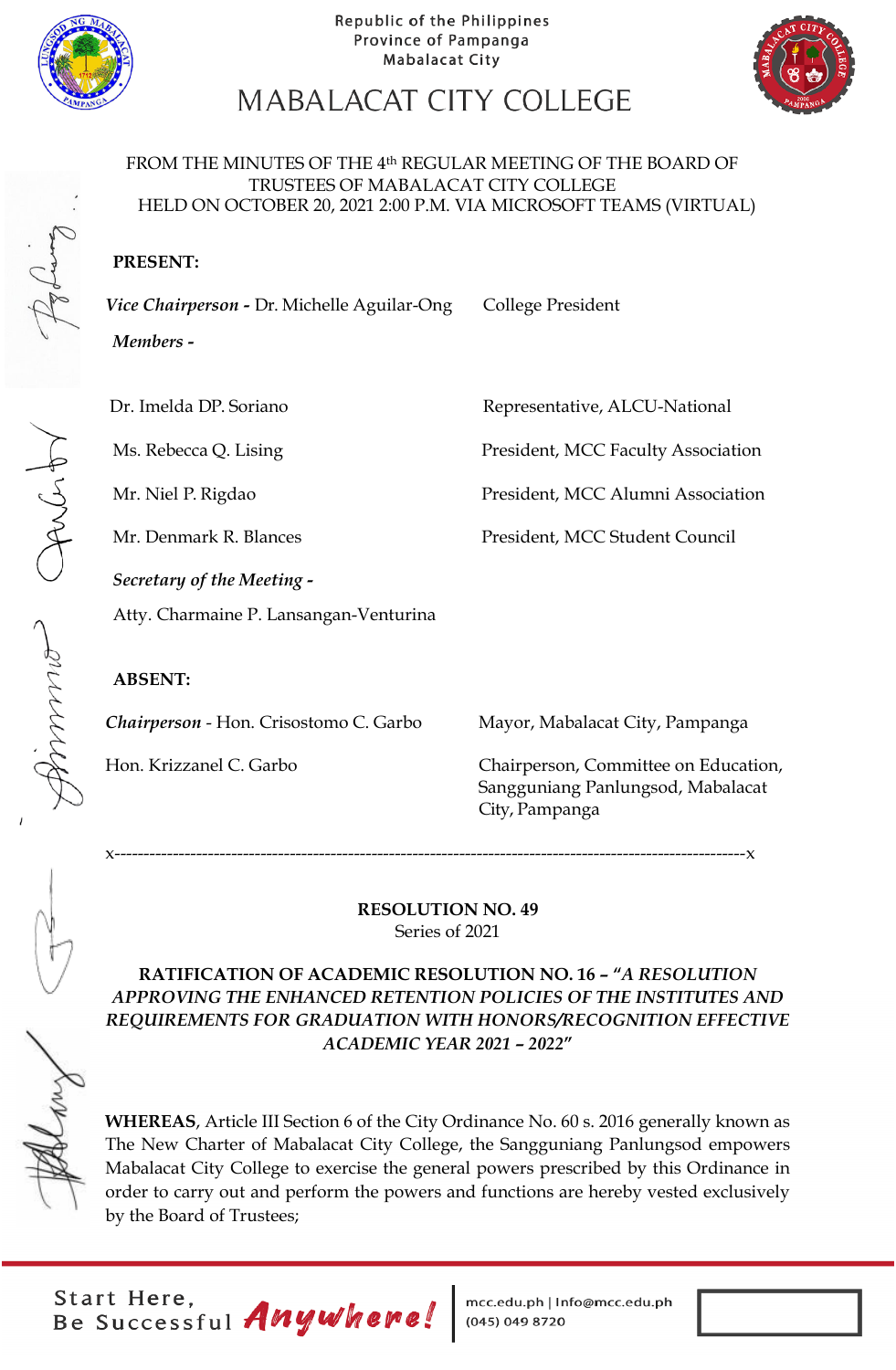



MABALACAT CITY COLLEGE

**WHEREAS**, Article II section 7 (d), of the City Ordinance No. 60 s. 2016 generally known as The New Charter of Mabalacat City College, the Sangguniang Panlungsod of Mabalacat City empowers the Board of Trustees to approve policies on admission, retention and graduation of students upon recommendation of the appropriate council or committee;

**WHEREAS**, in the Academic Council Meeting convened on July 28, 2021 by the Vice President for Academic Affairs, Dr. Melanie V. Briones, and attended by the members of the Academic Council, the Academic Council unanimously recommended in its Resolution No. 16 series of 2021, the approval of the Enhance Retention Policies of the Institutes and Requirements for Graduation with Honors/Recognition Effective Academic Year 2021 – 2022";

**WHEREAS,** MCC's retention policies need to be enhanced in order to inculcate a culture of perseverance and excellence to its students as they are considered scholars of Mabalacat City;

**BE IT RESOLVED**, That the Board of Trustees of Mabalacat City College ratifies the said recommendation of the Academic Council in its RESOLUTION NO. 16 - "*A RESOLUTION APPROVING THE ENHANCED RETENTION POLICIES OF THE INSTITUTES AND REQUIREMENTS FOR GRADUATION WITH HONORS/RECOGNITION EFFECTIVE ACADEMIC YEAR 2021 – 2022*";

**RESOLVED FURTHER**, That the contents of Academic Council Resolution No. 16 shall form part of this resolution;

**RESOLVED FINALLY,** That a copy of this resolution be furnished to the concerned offices.

**APPROVED** this 19 day of October 2021.

Approved by:

**HON. CRISOSTOMO C. GARBO** Chairperson, Mayor of the LGU of Mabalacat City

 $4n(n)$ 

**DR. MICHELLE AGUILAR-ONG** Vice Chairperson, College President

Start Here,<br>Be Successful Anywhere!

mcc.edu.ph | Info@mcc.edu.ph<br>(045) 049 8720